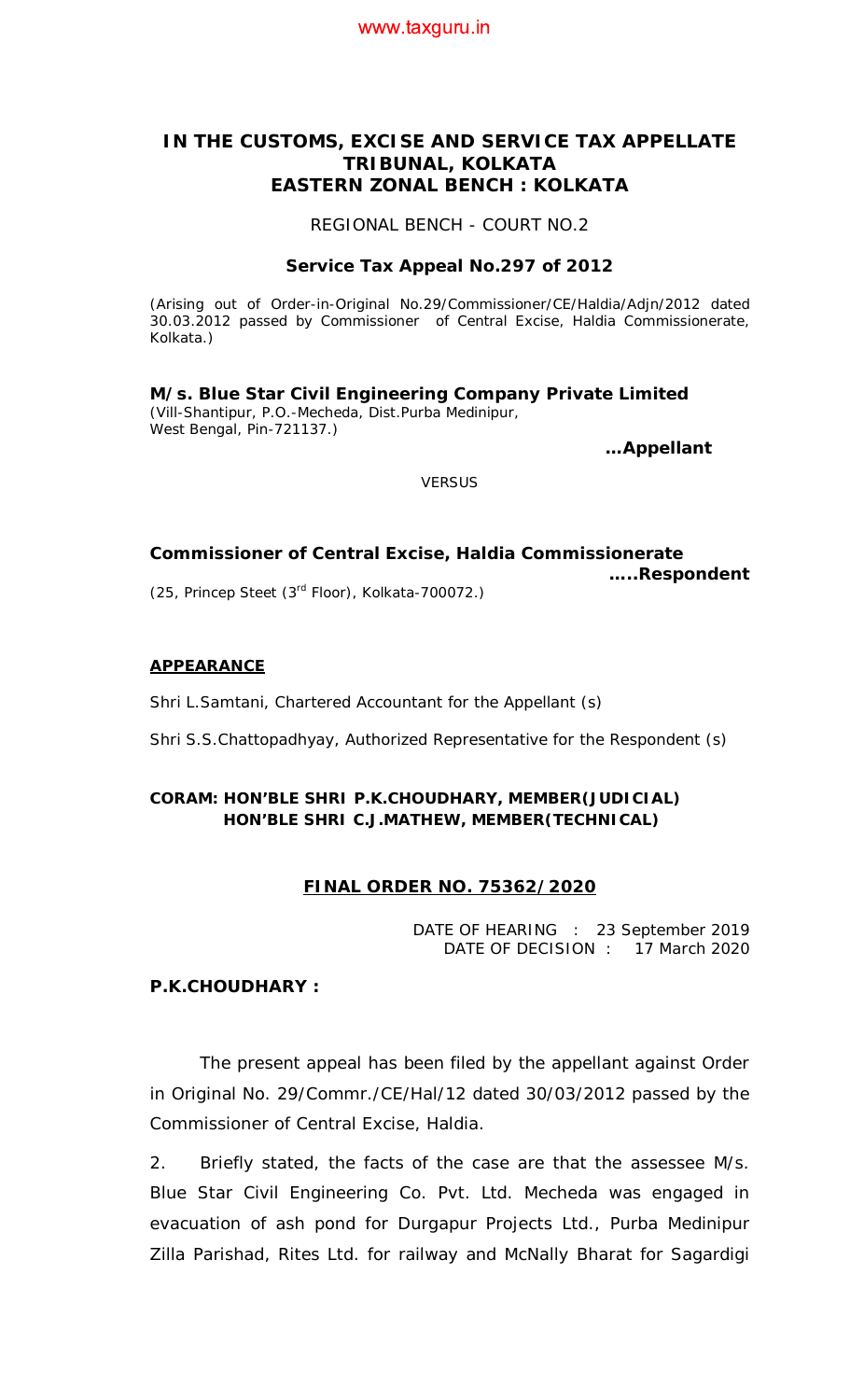Projects. That the period of dispute as per the Show Cause Notice dated 07-10-2010 related to Financial Year 2007-08 to 2009-2010.

2.1 The work was directly obtained by the asseessee from DPL Ltd. That the allegation in the Show Cause Notice was that during the period of 2007-2010, the assessee was engaged in evacuation of ash pond by deployment of earthmoving machine, dumper and transportation to the designated places. The classification of service in respect of the Show Cause Notice was "Cleaning Service" under section 65(24b) of the Finance Act, 1994. The demand against this contract was for Rs. 15,12,055/- (Fifteen Lakhs Twelve Thousand Fifty Five Rupees only).

2.2 That the asseessee had also performed services as a sub contractor for McNally Bharat Engineering Co. Ltd., Purba Medinipur Zilla Parishad and Rites Ltd. for total value of work done amounting to Rs. 7,97,44,713/- against which a demand of Rs. 93,92,847/- (Ninety Three Lacs Ninety Two Thousand Eight Hundred Forty Seven) and Education Cess of Rs. 1,87,857/- (One Lakh Eighty Seven Thousand Eight Hundred Fifty Seven) and S & H Edu. Cess of Rs. 93,929/- (Ninety Three Thousand Nine Hundred Twenty Nine). That considering the above two demands, a total demand of Rs. 1,08,80,860/- (One Crore Eight Lacs Eighty Thousand Eight Hundred Sixty), Education Cess of Rs. 2,17,219/- (Two Lacs seventeen Thousand Two Hundred Nineteen) and S & H Edu. Cess of Rs. 1,08,609/- (One lakh Eight Thousand Six Hundred Nine)

2.3 The Adjudicating Authority vide Order in Original dated 30/03/2012 confirmed the demand of Service Tax amounting to Rs. 1,11,86,688/- (One Crore Elevan Lakhs Eighty Six Thousand Six hundred Eighty Eight) and imposed penalty under section 78 and 76 of the Finance Act 1994. The Commissioner also confirmed the provision of section 73(1) of chapter (v) of the Finance Act 1994.

3. The appellant assessee preferred an appeal before the Tribunal with the following grounds of appeal:

3.1 That the assessee took up the matter contract wise as the activities under taken were different in different contracts.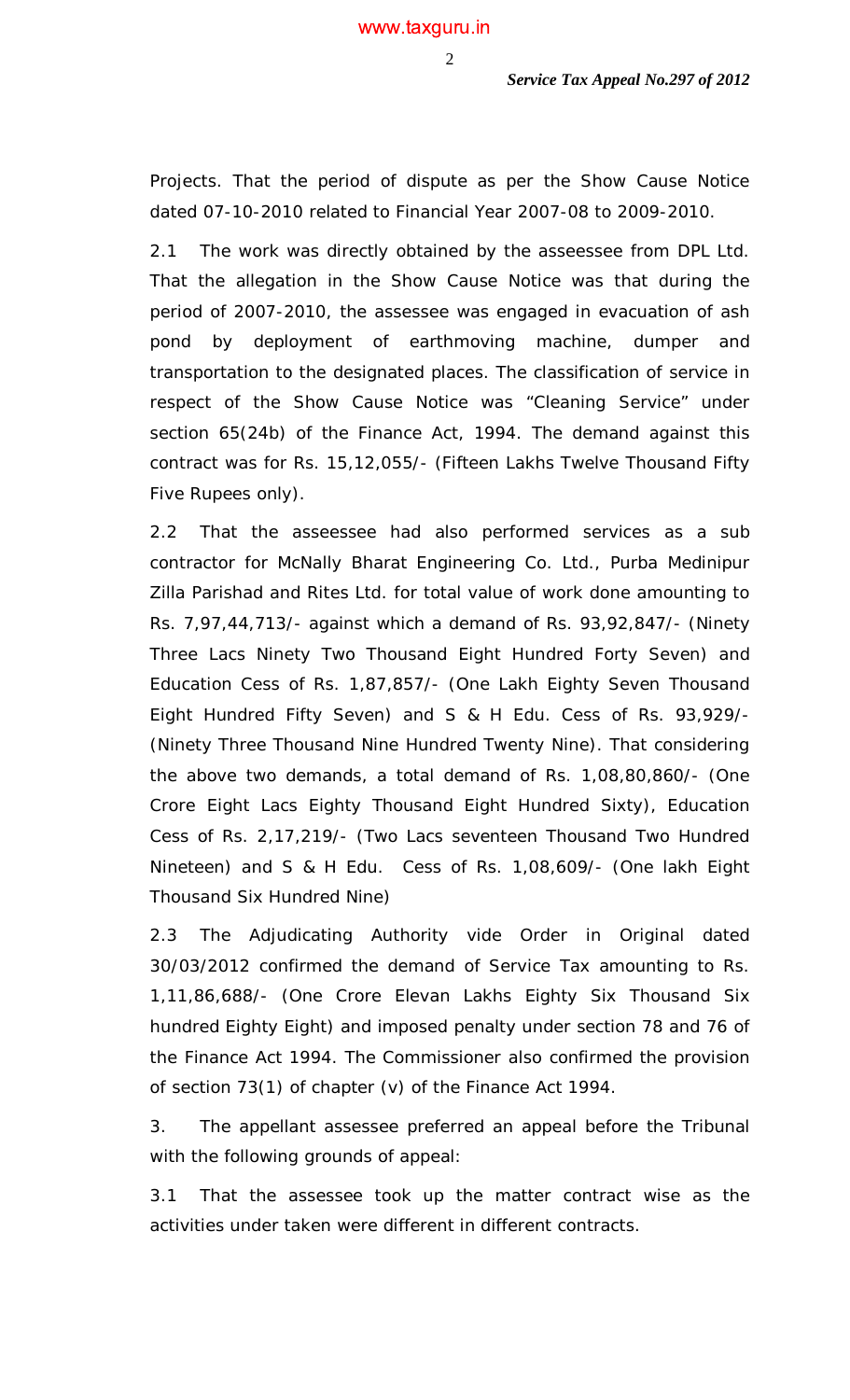3.2 That the learned Counsel appearing on behalf of the Appellant, filed written submissions and a compilation of statutory provisions, Board's Circular, and relied upon decisions and contended that as per the definition of "Cleaning Activity" under Section 65 (24b) of the Finance Act, "cleaning" would include Specialized cleaning such as disinfecting, exterminating or sterilizing of objects or premise or tanks or reservoirs of such Commercial or industrial building. He further submited that the term "Cleaning" has not been defined anywhere in the Finance Act, and therefore, in order to define the term, he referred to Concise Oxford Dictionary which defines it as 'free from dirt', marks or pollutants. The cleaning activity defined under Section 65 (24b) extends to normal sweeping, dusting and mopping of buildings, factory premise, plant or machinery, tank or reservoir and restricts specialized cleaning services only to three activities i.e. disinfecting, exterminating or sterilizing of object or premise.

3.3 The learned Counsel vehemently argued that in the present case, the activity of excavation and transportation of fly ash from the pond, for channelling the slurry water-flow cannot be termed as a cleaning activity in terms of 65 (24b) of the Finance Act. The appellant assessee is not removing the fly ash with the objective of cleaning the pond or free the pond from contamination. Fly ash is being excavated and transported to the specified areas as per the contract and the same cannot be termed as a cleaning activity.

3.4 The learned Counsel also contended that the fly ash is a saleable good, which is used in the manufacture of ceramic tiles, mineral wool, etc. and is not a waste since, it is capable of being sold in the market. It is his submission that the removal of fly ash from the pond cannot be termed as "Cleaning activity" under Section 65 (24b) of the Finance Act, and accordingly, no Service Tax would be attracted in this case. He relied upon the decision of the Tribunal in the case of "Commissioner of Central excise & Service tax – Ranchi Vs. M/s. Hindustan Steel works Construction Ltd. 2018 (11) TMI 1217 – CESTAT Kolkata".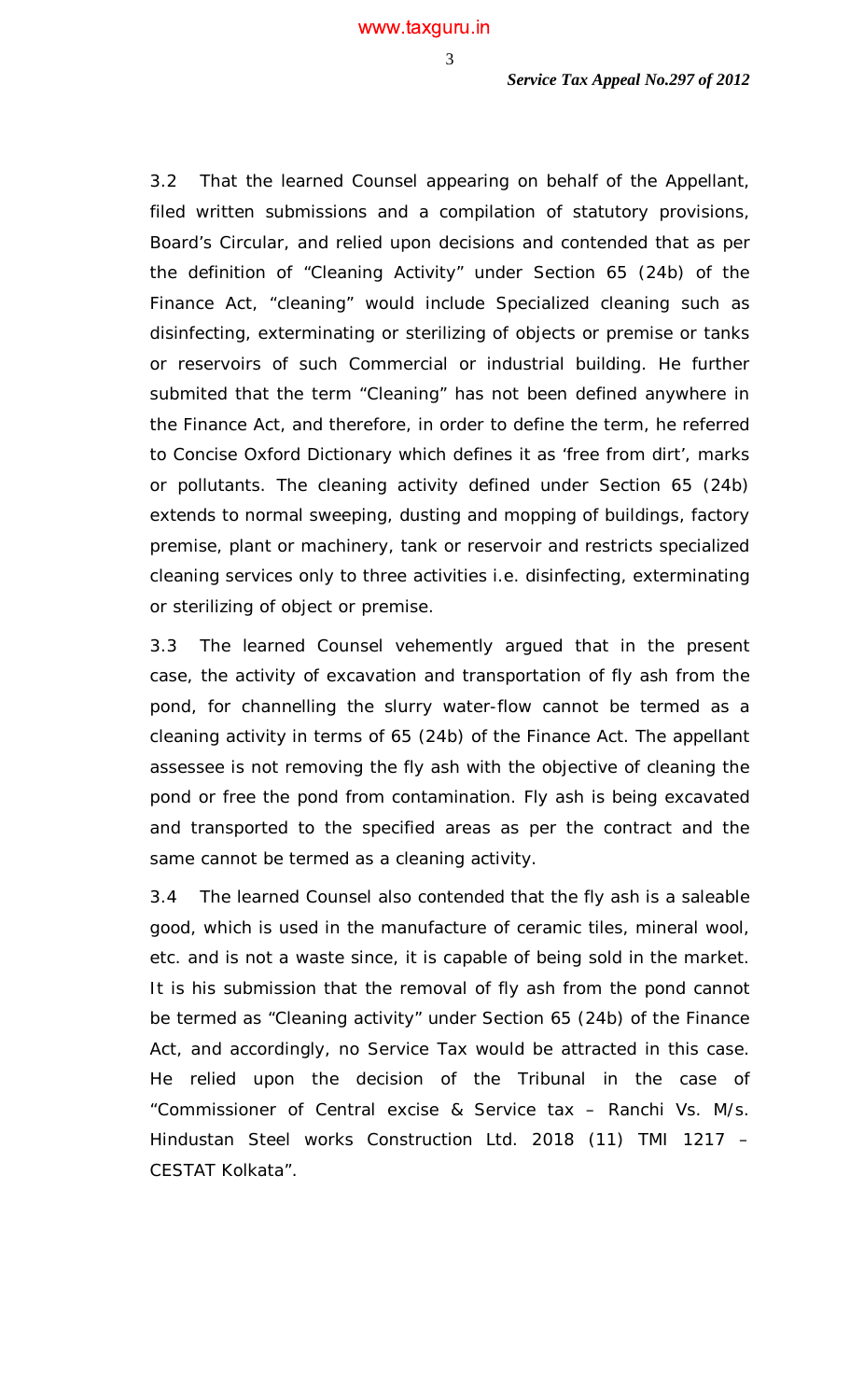4. The second issue placed by the learned Counsel was the work done as a sub contractor for McNally Bharat Engineering Co. Ltd., Purba Medinipur Zilla Parishad and Rites Ltd. The contention of the appellant assessee is that the value of work done in respect of the three aforesaid contracts has been executed during F.Y. 2005-2006 to 2007- 2008 and the assessee submitted bill wise details in order to substantiate the same. This issue was also taken up in the reply to the Show Cause Notice dated 07/10/2010 by the assessee.

4.1 The learned Consultant submitted a copy of the letter dated 20/06/2008 issued by the audit department that a sum of Rs. 6,30,92,249/- (Six Crores Thirty Lakhs Ninety Two Thousand Two Hundred Forty Nine) pertaining to financial year 2005-2006 to 2007- 2008 which was brought forward to bring it within the purview of the present Show Cause Notice dated 07/10/2010.

4.2 In response to the above contention of the appellant assessee, the Commissioner in the Order in Original no. 30/Commr./CE/Hal/2012 dated 30/03/2012 observed the following in para 4.22 – "In regard to the work claimed to be started prior to the period involved in the instant demand, I find that the work pertains to the contract in agreement of which either it has been continued extending to the material period or it has been completed during the impugned periods. Moreover, none of the services was exempted either during the material period or immediately prior to the material period. However, in all cases, the service value has been received by the assessee during the period 2007-08 to 2009-10."

4.3 That in respect of the three contracts as referred above, the department has referred to Circular no. 96/7/2007 dated 23/08/2007 wherein the sub contractor was liable to pay tax. The Appellant all along was under the bonafide belief that no Service Tax is payable by the sub contractor in view of various conflicting decisions by different Benches of the Tribunal. On this account the matter had to be referred to a larger bench. Hence, it was mentioned by the learned consultant that the extended period of limitation cannot be invoked.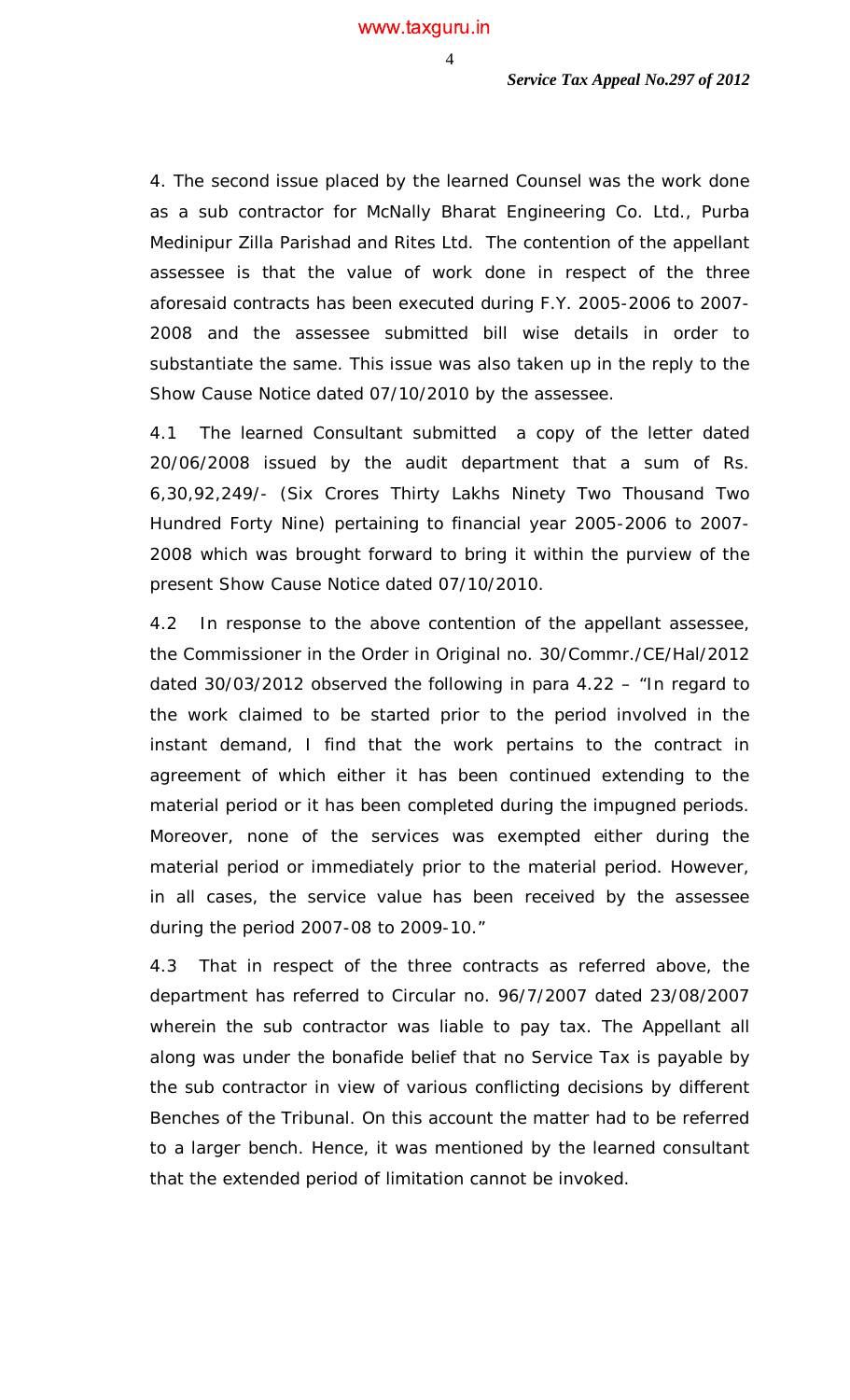5. It is the submission of the appellant assessee that the  $1<sup>st</sup>$  Show Cause Notice bearing no. 643 dated 28/01/2008 for the period 2005- 2006, 2006-2007 was issued in respect of the DPL Contract. The department was aware in this Show Cause Notice that the assessee had worked as a sub contractor with McNally Bharat, Rites Ltd. and Purba Medinipur Zilla Parishad. The Show Cause Notice attained finality by order dated 20/11/2008.

5.1 The appellant assessee also submitted the copy of another Show Cause Notice dated 06/092007 in respect of services for evacuation of ash pond for the period 2005 to 2007. The present Show Cause Notice dated 07/10/2010 although relates to the period 2007-08, 2009-10 on the same issue which has been brought forward from earlier period i.e. 2005-2006 to 2007-2008 to bring it within the ambit of 2007-08 to 2009-10 i.e. present Show Cause Notice.

5.2 It was held in the case of "Nizam sugar Factory vs. CCE. A.P. 2008 (9) STR 314 (SC)" that when all relevant facts were within the knowledge of the department, the second and third Show cause Notice with similar facts could not raise suppression of facts and hence, extended period and penalty cannot be invoked/levied.

6. Heard both sides and perused the appeal records.

7. We find that the cleaning activity has been defined under Section 65(24b) of the Finance Act. *"Cleaning activity" means cleaning, including specialized cleaning services such as disinfecting, exterminating or sterilizing of objects or premises, of-*

*(I) commercial or industrial buildings and premises thereof: or*

*(ii) factory, plant or machinery, tank or reservoir of such commercial or industrial buildings and premises thereof,*

*But does not include such services in relation to agriculture, horticulture, animal husbandary or dairying;]*

We find that cleaning service has been also defined in the Board's Notification F. No. B1/6/2005-TRU dated 27/07/2005.

8. We also find that in the present case, the activity of excavation and transportation of fly ash from the pond, for channeling the slurry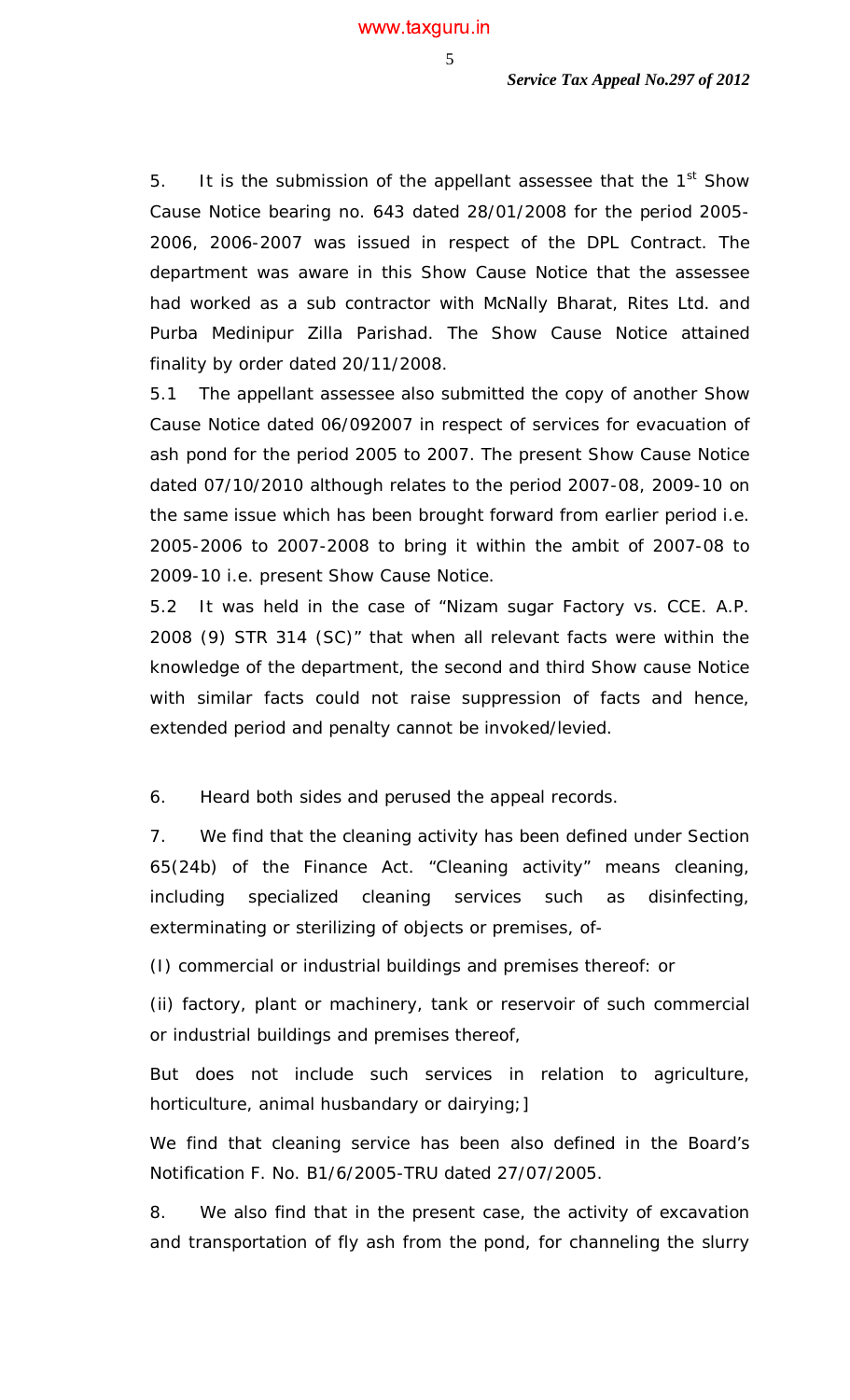water-flow cannot be termed as "cleaning activity" in terms of Section 65 (24B) of the Finance Act. The Respondent is not clearing the fly ash with the objective of cleaning the pond or free the pond from contamination. Fly ash is being excavated and transported to the specified areas as per the contract.

9. We observe that fly ash is a saleable good, which is further used in manufacture of bricks etc. and hence it is not waste, which is being removed from the pond. It has specific utility and capable of being sold in the market.

10. We find that the issue in the present case is covered by the decision of this Bench in the case of M/s. Calcutta Industrial Supply Corporation Vs. Commissioner of Service Tax, Kolkata.

11. That we are in agreement with the contention of the Learned Consultant in respect of the letter dated 20/06/2008 by the audit department that a sum of Rs. 6,30,92,249/- pertains to Financial Year 2005-2006 to 31/03/2008 which is self admission and which cannot be ignored. It is also not permisible in law to bring the value of earlier years forward to bring it within the period of Show Cause Notice. The Learned Commissioner has not justified this aspect in his Order in Original no. 29/Commr./CE/Hal/2012 dated 30/03/2012.

12. As far as the contention of the appellant assessee regarding the work done as a sub contractor is concerned, the contracts of railway in respect of Rites Ltd. under section 65(25b) of the Finance Act 1994. In the case of Purba Medinipur Zilla Parishad which relates "evacuation of ash pond" and it's transportation, this bench has already decided the issue in the case of the same assessee vide Purba Medinipur Zilla vs. CCE., Haldia 2010 (20) STR 355 (Tri.- Kolkata)". In the case of Mackintosh Burn Ltd. the principal contractor had paid service tax which is within the knowledge of the department as early as March'2007.

13. Regarding the liability as a sub contractor in respect of three contracts is concerned, We find substance in the submission advanced by the learned counsel for the appellant. It cannot be urged that there was any wilful suppression of facts with an intention to evade payment of duty as is the requirement of Section 73(1) of the Act. There were